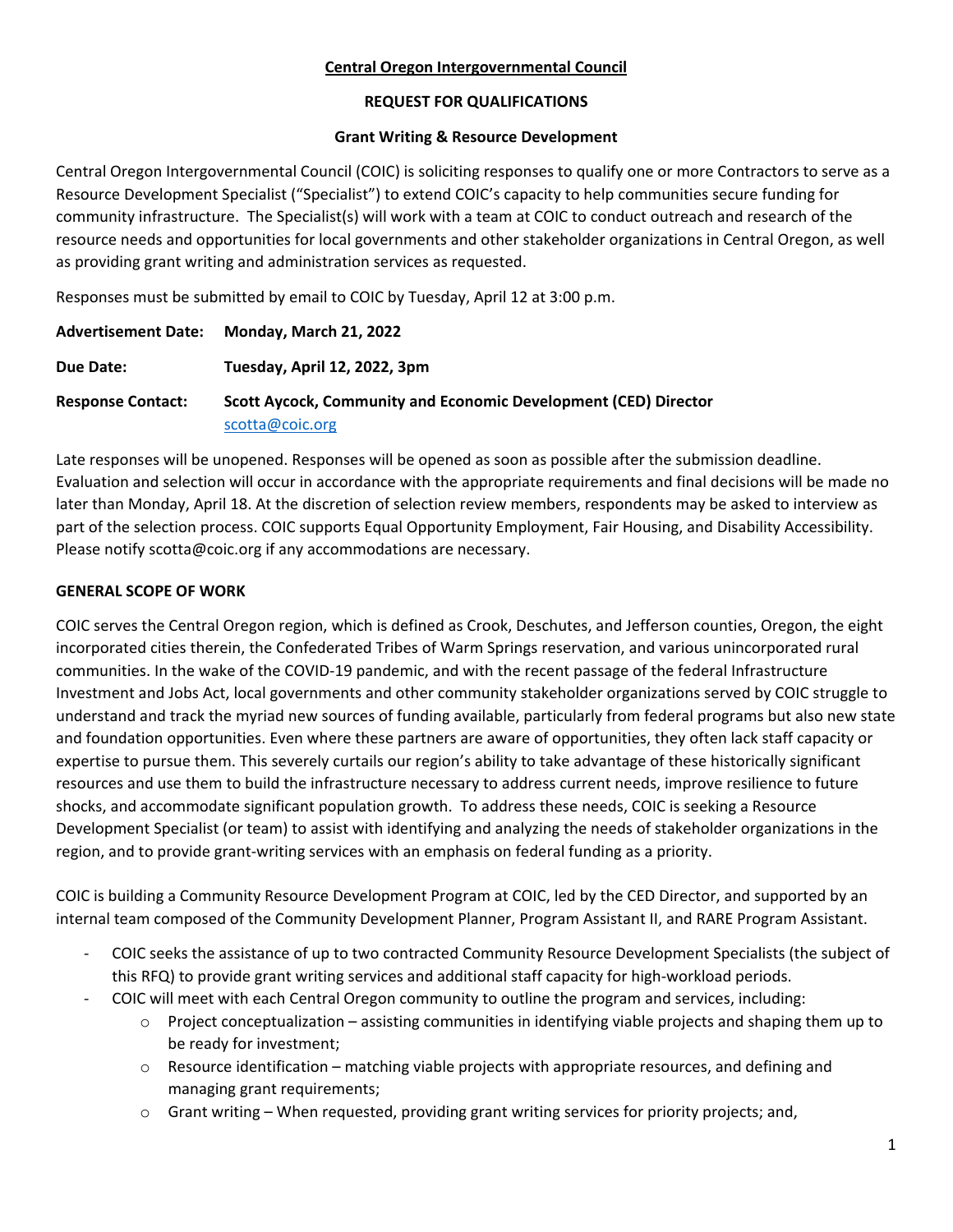$\circ$  Grant administration – Providing grant administration services for funded projects.

The above list is a menu of options - no two communities will need the same types of services and needed services will also vary from project to project. The selected consultant(s) may provide any of the above services, depending on the skills of the selected consultant, COIC staff capacity during any period, and the needs of COIC and our client communities. In 2022, we anticipate that the Community Resource Development Program will be largely reactionary and focused on the federal infrastructure package grant programs, but over time we anticipate working proactively with our communities on an ongoing basis, serving as an extension of their staff teams and ensuring that the communities are high capacity and prepared in terms of project development, resource identification, and securing and administering funding.

# **PROJECT EVALUATION & DEFINITION OF SUCCESS**

The following are the definitions of success for the Community Resource Development program. Each task assigned to the selected consultant(s) will have specific outcomes and deliverables defined.

- 1. Local governments and other stakeholder organizations have clearly identified community priorities and are able to match them to available funding opportunities.
- 2. Local governments and other stakeholder organizations have the capacity required to submit successful grant proposals to any appropriate funding sources, including but not limited to federal programs.
- 3. Local governments and other stakeholder organizations have the capacity to administer awarded grants to the full satisfaction of the client and the funder.
- 4. COIC delivers a full complement of services from project conceptualization to resource prospecting/matchmaking, to grant writing, through to grant administration – as appropriate to the needs of each local government or other partner.

# **REQUIRED SKILLS & EXPERIENCE**

Following are required skills and experiences, in priority order:

# Priority 1

- Familiarity with federal funding programs and opportunities, especially federal infrastructure funding, and a demonstrated track record of supporting clients to secure federal grants;
- Experience working with local governments and an understanding and knowledge of community development generally and community infrastructure specifically;
- Excellent communication, organization, and relationship-building skills;
- Ability to work with a team in a highly collaborative environment; and,
- Strong research skills.

# Priority 2

- Familiarity with state funding opportunities, and a demonstrated track record of supporting clients to secure state grants;
- Demonstrated success in administering state and federal grant funds;
- Experience with successful grant proposal development and writing, including preparing clear project budgets and logic models for implementation; and,
- Cultural competency within Latinx and Indigenous populations.

# Priority 3

• Demonstrated track record of supporting clients to secure and administer private foundation grants.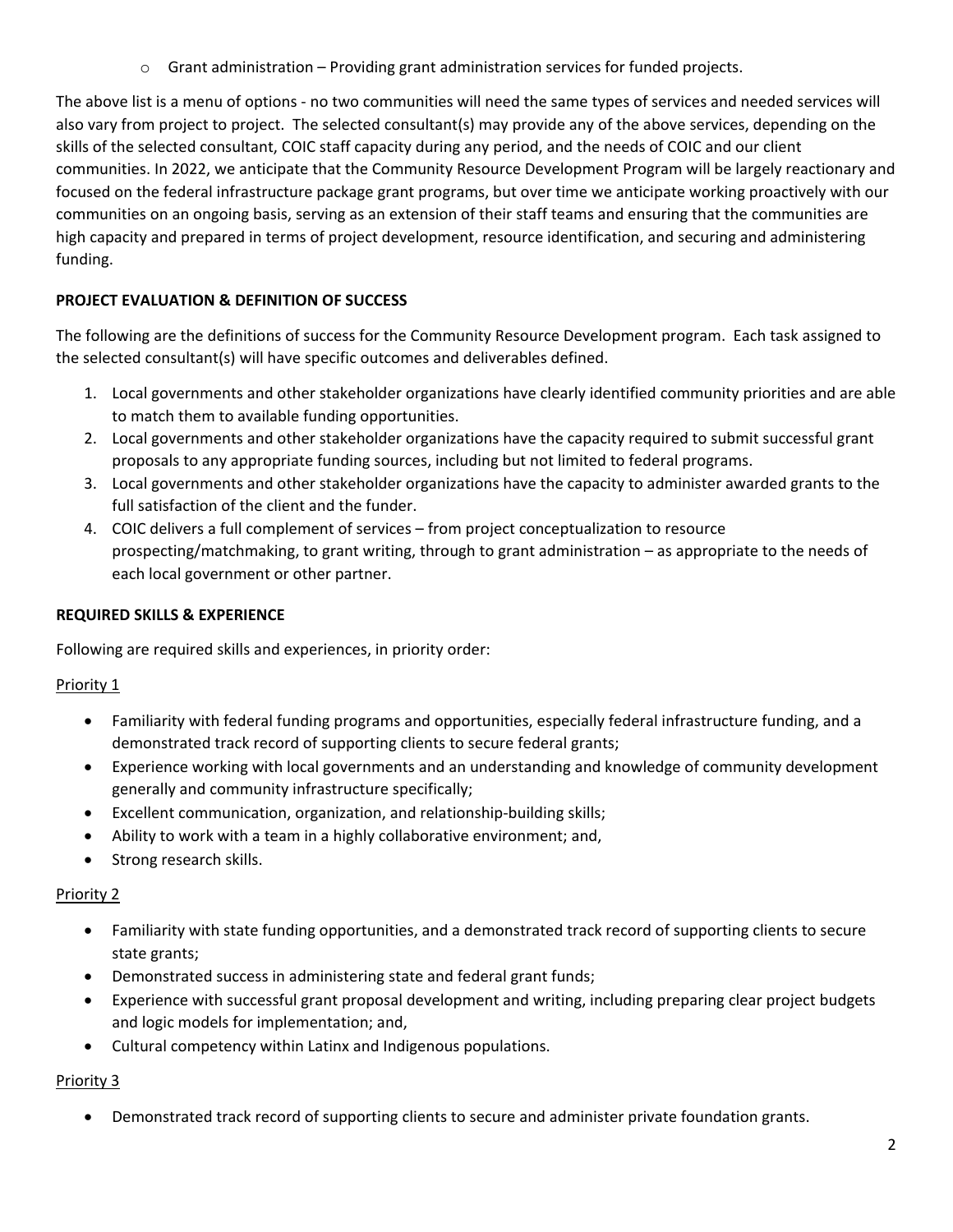#### **RFQ REQUIREMENTS**

Applicants shall provide materials in the order below:

- Cover letter/statement of interest
- Resume, if appropriate, or demonstration of overall firm competency and experience
- Outline of your experience with resource development and grant-writing services:
	- o Number of years in business;
	- o Experience or familiarity with local resources and examples of successful grant writing efforts; and,
	- $\circ$  Three references from past clients, public agencies preferred, for whom you have provided similar services.
- Your proposed means of providing these services with COIC for instance, desired frequency of meetings, payment structure, etc.
- Statement of capacity to take on this work e.g. estimated number of hours/month or FTE that can be dedicated to this work, from May 1, 2022 through June 30 2023.

Responses may not exceed 20 pages. Respondents must include all required materials for consideration. The selection committee will evaluate the responses and may require respondents to interview.

#### **PROCUREMENT & CONTRACT TIMELINE**

| Monday March 21, 2022: Solicitation opens    |                                  |
|----------------------------------------------|----------------------------------|
| Tuesday, April 12, 2022: Solicitation closes |                                  |
| Friday, April 15, 2022:                      | Final selection                  |
| Monday, April 25, 2022: Desired start date   |                                  |
| Friday, June 30, 2022:                       | Anticipated end date of contract |

#### **VALUE OF CONTRACT**

COIC has secured up to \$50,000 to support the work of the Specialist scope of services described in this RFQ. The contract term will expire on June 30, 2023, with an opportunity to extend this term based on performance, need, and funding. The funding source for payments of any contract resulting from this RFQ will be a variety of local, state, and foundation funds.

Attached is a draft of the Professional Services Agreement the selected Specialist will be presented. Some negotiation of certain terms is allowed.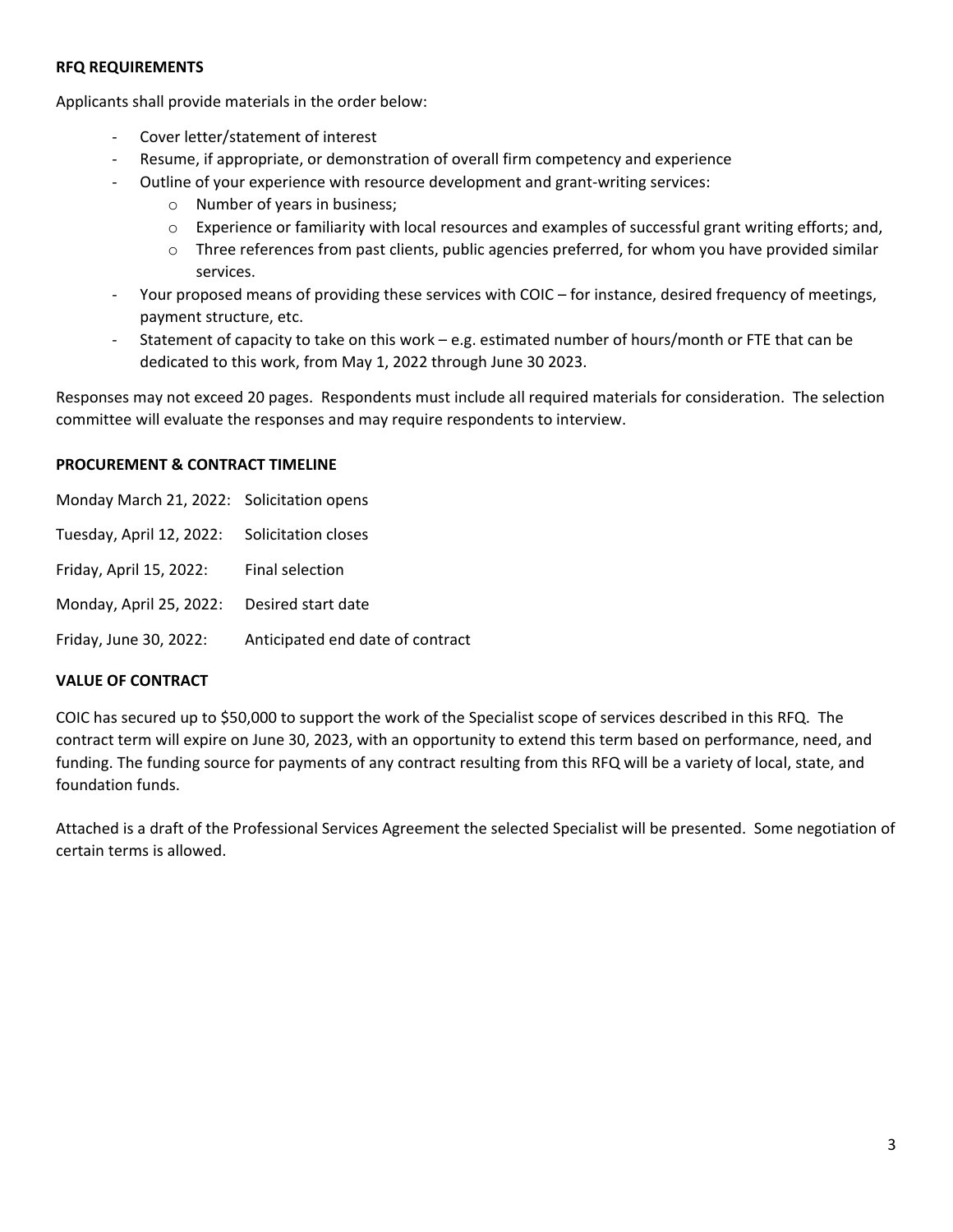# **PROFESSIONAL SERVICES AGREEMENT**

This Professional Services Agreement (this "Agreement") by and between Central Oregon Intergovernmental Council, an Oregon entity organized under ORS Chapter 190 ("COIC"), and << >>., a << entity type >> is entered into this  $\langle \langle \text{day} \rangle \rangle$  of  $\langle \text{Amount} \rangle \rangle$ , 20 $\langle \langle \text{yy} \rangle \rangle$  and made effective  $\langle \langle \text{date} \rangle \rangle$  (the "Effective Date").

# **RECITAL:**

By the execution of this Agreement, Contractor agrees to perform the Services (as defined in Schedule 1.1, *aka* Scope of Work) in accordance with the terms and conditions contained in this Agreement.

# **AGREEMENT:**

**NOW**, **THEREFORE**, for good and valuable consideration, the receipt and sufficiency of which are hereby acknowledged, the Parties hereto hereby agree as follows:

# 1. CONTRACTOR SERVICES

1.1 Services. Subject to the terms and conditions contained in this Agreement, Contractor will perform those tasks and/or services described in Schedule 1.1 (and any other necessary or appropriate tasks and/or services customarily provided by Contractor in connection with its performance of those tasks and/or services described in Schedule 1.1) (collectively, the "Services").

1.2 Standards. Contractor will (i) consult with and advise COIC on all matters concerning the Services reasonably requested by COIC, (ii) devote such time and attention to the performance appropriate for the expeditious and prudent performance of the Services in accordance with Section 1.1, (iii) perform the Services to the best of Contractor's ability, and (iv) according to industry standards (*see also* Section 5.1, below).

1.3 Schedule of Services. Contractor will perform the Services in accordance with the schedule described in Schedule 1.2. Contractor's timely performance of each and every Contractor obligation under this Agreement, including, without limitation, Contractor's performance of the Services, is of the essence.

1.4 Term of Contract. Unless terminated sooner under the provisions of this contract, the contract shall be through  $\leq$  date  $\geq$ .

# 2. COMPENSATION

2.1 Compensation. COIC will pay Contractor up to a maximum of  $\frac{\sqrt{2}}{2}$  in accordance with the compensation schedule set forth in Schedule 2.1.

2.2 No Benefits. COIC will not provide any benefits to Contractor, and Contractor will be solely responsible for obtaining Contractor's own benefits, including, without limitation, insurance, medical reimbursement, and retirement plans.

2.3 No Reimbursement of Expenses. Expenses incurred by Contractor and not included in Section 2.1 in connection with the performance of the Services will not be reimbursed by COIC.

# 3. RELATIONSHIP

Approved Version February 4, 2022 **Page 1** 3.1 Independent Contractor. Contractor is an independent contractor of COIC. Contractor is not an employee of COIC. Contractor will be free from direction and control over the means and manner of performing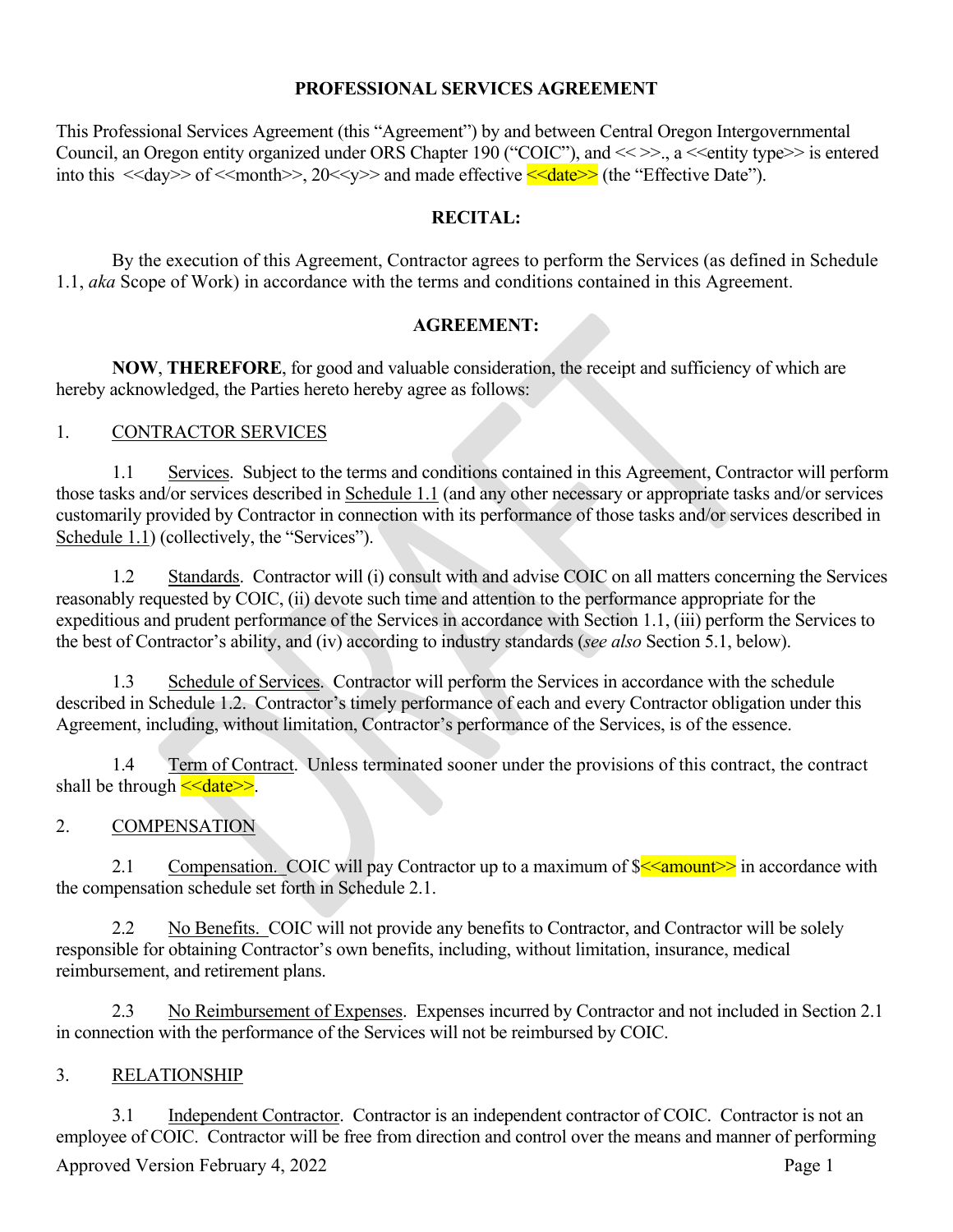the Services, subject only to the right of COIC to specify the desired results.

3.2 Taxes. COIC will not withhold any taxes from any payments made to Contractor, and Contractor will be solely responsible for paying all taxes arising out of or resulting from Contractor's performance of the Services, including, without limitation, income, social security, workers' compensation, and employment insurance taxes.

3.3 Licenses. Contractor will be solely responsible for obtaining any and all licenses, approvals, and/or certificates necessary or appropriate to perform the Services.

3.4 No Agency Relationship. This Agreement does not create an agency relationship between COIC and Contractor and does not establish a joint venture or partnership between COIC and Contractor. Contractor does not have the authority to bind COIC or represent to any person that Contractor is an agent of COIC.

3.5 Statewide Transportation Improvement Funds. This contract is funded, in whole, with Statewide Transportation Improvement Funds (STIF) under an intergovernmental agreement between COIC and Deschutes County, Oregon (a qualified entity which receives the Statewide Transportation Improvement Funds from Oregon's Department of Transportation). This contract is subject to all applicable provisions prescribed in the Deschutes County STIF Plan.

3.6 Oregon Public Contract Provisions. This contract is subject to the Oregon Public Contract Provisions in Exhibit B. These provisions are updated periodically and new applicable provisions shall be applied.

3.7 In the event of a conflict between two or more of the documents comprising this Agreement, the language in the document with the highest precedence shall control. The precedence of each of the documents comprising this Agreement is as follows, listed from highest precedence to lowest precedence: Schedule 1.1, Schedule 2.1, this Agreement without Exhibits, Exhibit A, and Exhibit B.

# 4. REPRESENTATIONS AND WARRANTIES

In addition to any other Contractor representation or warranty made in this Agreement, Contractor represents and warrants to COIC as follows:

4.1 Authority and Binding Obligation. Contractor is duly organized, validly existing, and in good standing under applicable Oregon law. Contractor has full power and authority to sign and deliver this Agreement and to perform all of Contractor's obligations under this Agreement. This Agreement is the legal, valid, and binding obligation of Contractor, enforceable against Contractor in accordance with its terms, except as enforceability may be limited by bankruptcy, insolvency, or other similar laws of general application or by general principles of equity.

4.2 No Conflicts. The signing and delivery of this Agreement by Contractor and the performance by Contractor of all of Contractor's obligations under this Agreement will not (i) breach any agreement to which Contractor is a party, or give any person the right to accelerate any obligation of Contractor, (ii) violate any law, judgment, or order to which Contractor is subject, or (iii) require the consent, authorization, or approval of any person, including, without limitation, any governmental body.

4.3 Licenses. Prior to Contractor's execution of this Agreement, Contractor obtained any and all licenses, approvals, and/or certificates necessary or appropriate to perform the Services.

# 5. COVENANTS OF CONTRACTOR

Approved Version February 4, 2022 **Page 2**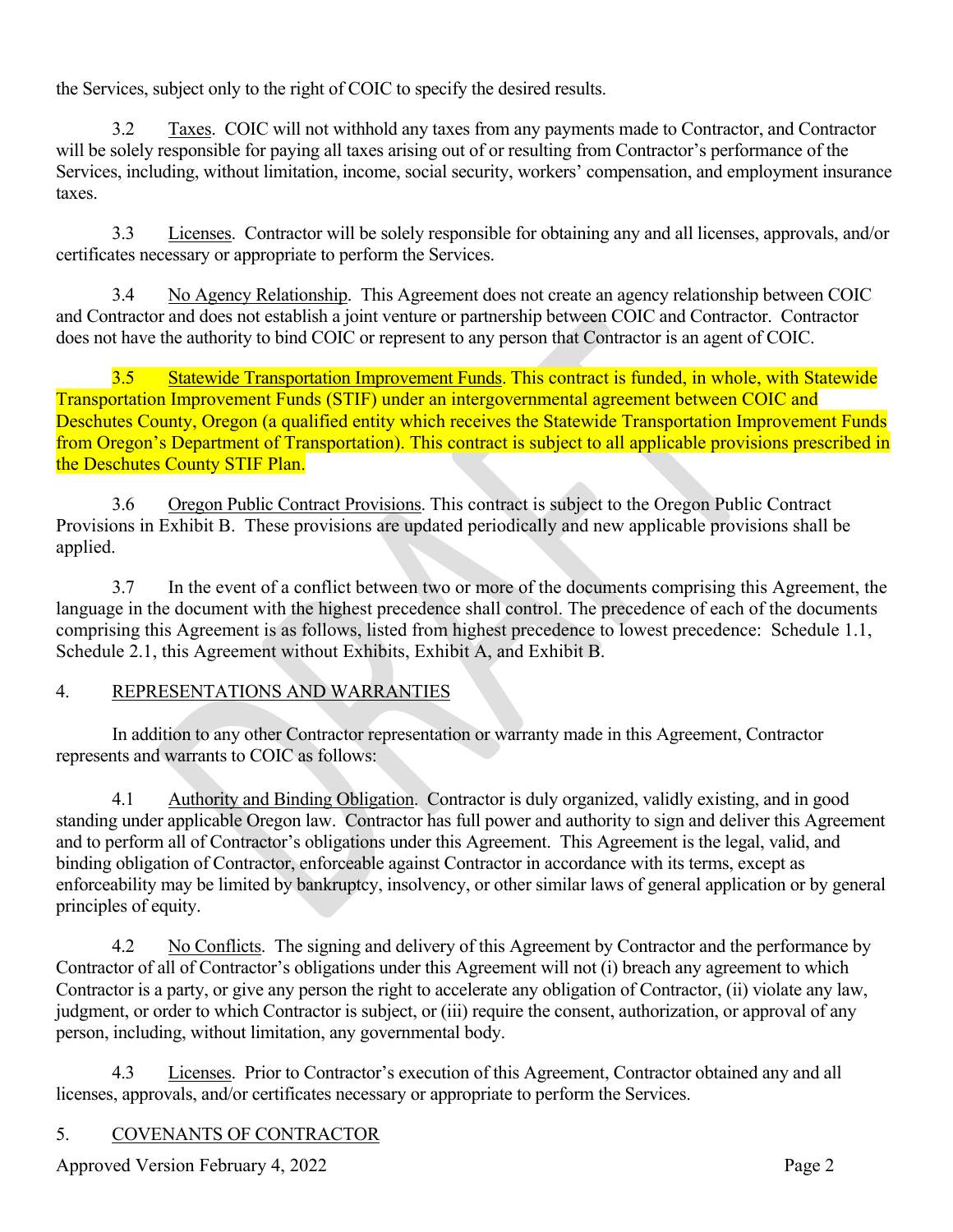In addition to any other covenant made by Contractor under this Agreement, Contractor covenants to COIC as follows:

5.1 Quality of Services. Contractor will perform Services in accordance with industry standards and to the standard of care that other similar professionals would perform the same work, in the same locality, at the same time, and under the same conditions. Contractor will proceed diligently, without delay, in good faith, in a professional manner, and in accordance with this Agreement.

5.2 Insurance. Contractor will refer to Exhibit A, attached and incorporated herein, for insurance specifications.

5.3 Workers' Compensation Insurance. Contractor will comply with Workers' Compensation Insurance referenced in Exhibit A.

5.4 Compliance With Laws. Contractor will comply with any and all applicable federal state, and local laws, regulations, and ordinances. Contractor will obtain and maintain any and all licenses, permits, registrations, and other governmental authorizations required to conduct Contractor's business and perform the Services.

5.5 Indemnification. Contractor will defend and indemnify COIC, and each present and future employee, director, officer, agent, board member, and authorized representative of COIC, for, from, and against any and all claims, actions, proceedings, damages, liabilities, injuries, losses, and expenses of every kind, whether known or unknown, including, without limitation, reasonable attorneys' fees, resulting from or arising out of, whether directly or indirectly, (i) state or federal anti-trust violations, (ii) damage to person or property caused directly or indirectly by the intentional misconduct, recklessness or negligence of Contractor and/or Contractor's Representatives (as defined below), and or/ (iii) Contractor's failure to pay any tax arising out of or resulting from the performance of the Services. Contractor's indemnification obligation provided herein will survive the termination of this Agreement.

Contractor shall indemnify, defend, save and hold harmless State of Oregon and its officers, employees, and agents from and against any and all claims, actions, liabilities, damages, losses, or expenses, including attorneys' fees, arising from a tort, as now or hereafter defined in ORS 30.260, caused, or alleged to be caused, in whole or in part, by the negligent or intentionally wrongful acts or omissions of the Contractor, or any of its officers, agents, employees, or subcontractors ("Claims").

Neither Contractor, nor subcontractor(s), nor any attorney engaged by Contractor or its subcontractors, shall defend any claim in the name of the State or any agency of the State of Oregon, nor purport to act as legal representative of the State of Oregon or any of its agencies, without the prior written consent of the Oregon Attorney General. The State may, at any time at its election, assume its own defense and settlement in the event that it determines that any party is prohibited from defending State or that any party is not adequately defending State's interests, or that an important governmental principle is at issue or that it is in the best interests of State to do so. State reserves all rights to pursue claims it may have against Contractor if State elects to assume its own defense.

5.6 Assignment of Studies and Reports. Contractor will assign all studies, reports, data, documents, and/or materials of any kind produced under this Agreement to COIC upon the earlier of COIC's request or the completion of the Services. Contractor's work will be made available in paper and electronic format. All copies of the materials provided to COIC will become the property of COIC who may use them without Contractor's permission for any proper purpose relating to the Services, including, without limitation, additions to or performance of the Services. Contractor will defend all suits or claims for infringement of patent, trademark, or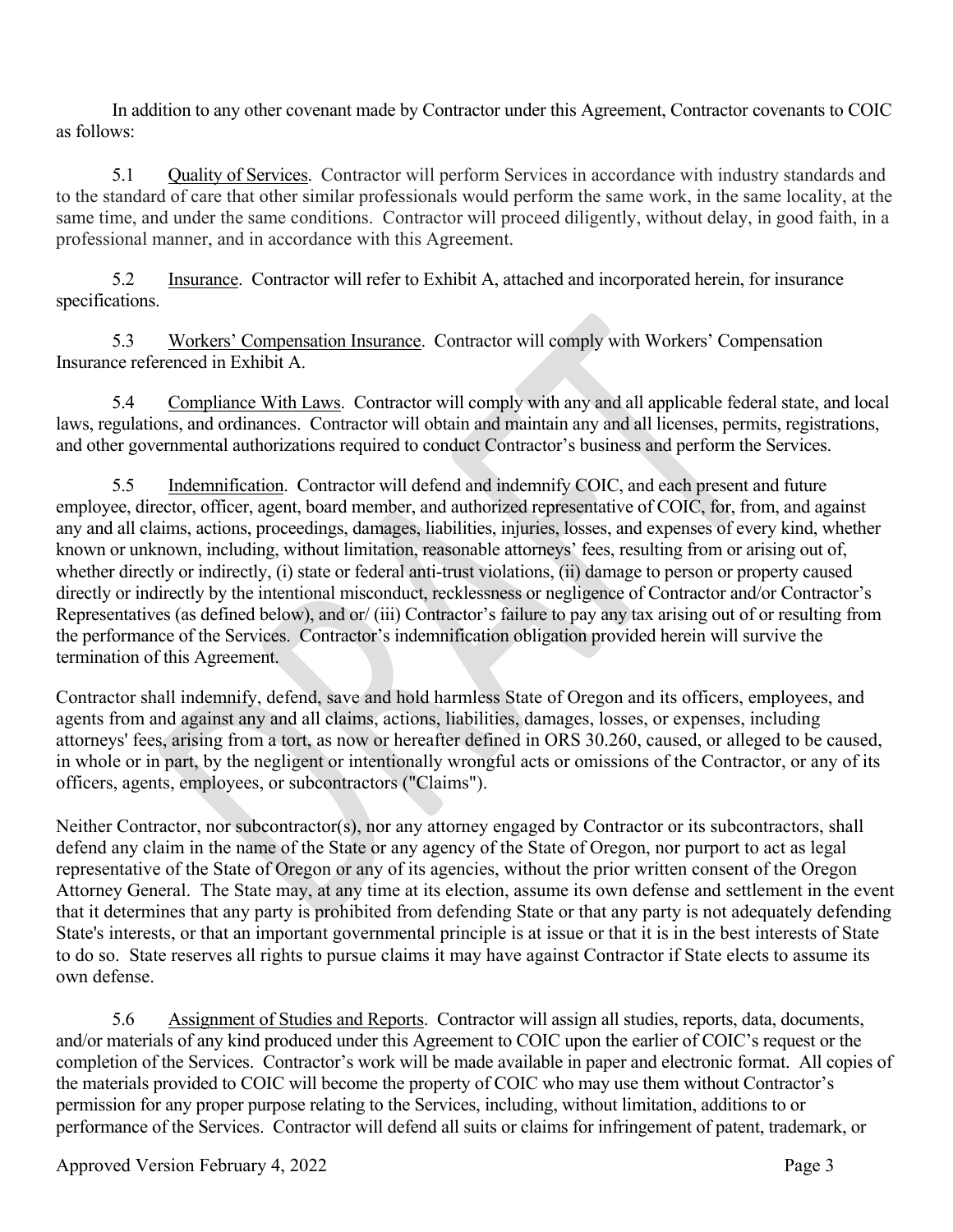copyright for which Contractor is responsible (including any claims which may be brought against COIC), and Contractor will be liable to COIC for all losses arising there from, including, without limitation, costs, expenses, and attorney fees.

5.7 Records. Contractor will maintain complete and accurate records concerning all Services performed, the number of hours each person spent to perform the Services, and all documents produced under this Agreement for a period of six years after the termination of this Agreement. Contractor's records will be maintained in accordance with sound accounting practices. Contractor's records concerning the Services, including, without limitation, Contractor's time and billing records, will be made available to COIC for inspection, copying, and/or audit immediately upon COIC's request.

# 6. WARRANTY

Contractor warrants to COIC that the Services will be performed by qualified personnel, in a professional manner, and in a manner consistent with the degree of care and skill ordinarily exercised by members of the same profession currently practicing under similar circumstances. Upon notice to the Contractor and by mutual agreement between the Parties, the Contractor, without additional compensation, will correct those services not meeting such a standard.

# 7. INTELLECTUAL PROPERTY

7.1 Work Made for Hire. Creative Work (as defined below) is work made for hire for copyright purposes to the extent it qualifies as such under applicable law. For purposes of this Agreement, "Creative Work" means any work that Contractor creates for or on behalf of COIC during the term of this Agreement.

7.2 Assignment. Contractor assigns to COIC Contractor's entire interest in and to the Creative Work, including, without limitation, all copyrights, patent rights, trade secret rights, trademark rights, and other intellectual and proprietary rights in the Creative Work.

7.3 Moral Rights. Contractor assigns to COIC any moral rights that Contractor may have in the Creative Work and waives any right to assert any moral rights in any portion of the Creative Work.

7.4 Perfection. At the request and expense of COIC, Contractor will sign such documents and take such actions that COIC deems necessary or appropriate to perfect, protect, and evidence COIC's rights in the Creative Work.

<span id="page-6-0"></span>7.5 Indemnification. Contractor will defend and indemnify COIC, and each present and future employee, director, officer, agent, board member, and authorized representative of COIC, for, from, and against any and all claims, actions, proceedings, damages, liabilities, and expenses of every kind, whether known or unknown, including, without limitation, reasonable attorneys' fees, resulting from or arising out of any claim that the Services or the Creative Work infringes any copyright, patent, or trademark, constitutes a misappropriation of any trade secret, or violates any other intellectual or proprietary right of any person. Contractor's indemnification obligation provided in this Sectio[n7.5](#page-6-0) will survive the termination of this Agreement.

# 8. CONFIDENTIALITY AND NONDISCLOSURE

<span id="page-6-1"></span>8.1 Maintain Confidential Information. During the term of this Agreement, and at all times thereafter, Contractor will maintain all Confidential Information (as defined below) in the strictest confidence and will not directly or indirectly use, communicate, and/or disclose any Confidential Information to any person without COIC's prior written consent, except that Contractor may (i) use Confidential Information to perform Contractor's duties as an independent contractor of COIC, (ii) disclose Confidential Information on a need-to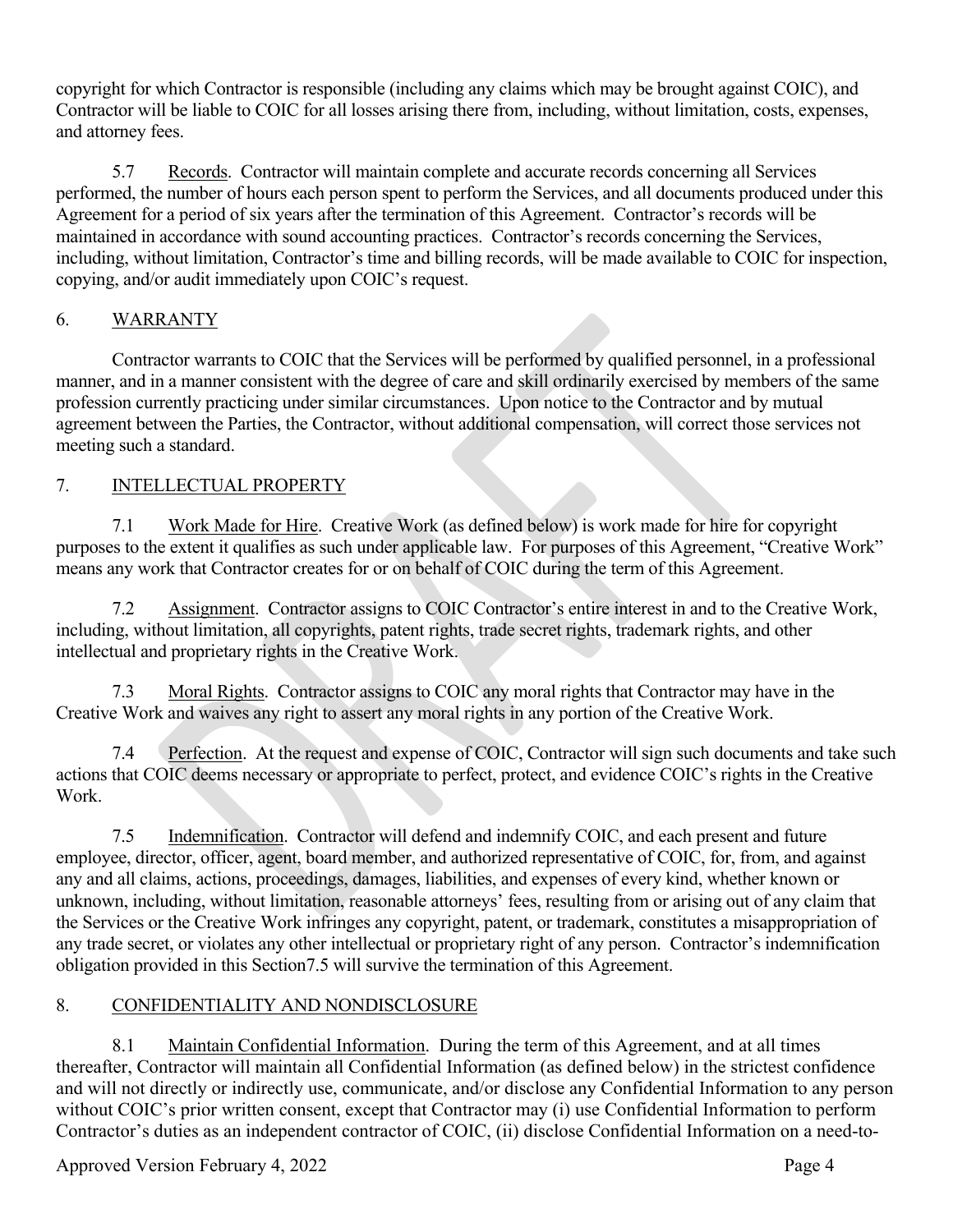know basis to Contractor's Representatives who are informed by Contractor of the confidential nature of the Confidential Information and the obligations of Contractor under the Nondisclosure Provisions (as defined below), and/or (iii) communicate or disclose Confidential Information in accordance with a judicial or other governmental order, but only if Contractor promptly notifies COIC of the order and complies with any applicable protective or similar order. Contractor will cause Contractor's Representatives to comply with the Nondisclosure Provisions. COIC makes no representations or warranties, either express or implied, with respect to the accuracy or completeness of the Confidential Information. For purposes of this Agreement, the term "Contractor's Representatives" means Contractor's directors, officers, managers, members, shareholders, employees, contractors, agents, consultants, advisors, and authorized representatives; the term "Nondisclosure Provision(s)" means Sections [8.1-](#page-6-1)[8.4](#page-7-0) of this Agreement.

8.2 Notification and Assistance. Contractor will (i) promptly notify COIC of any unauthorized use, communication, and/or disclosure of any Confidential Information and/or any Contractor breach of any Nondisclosure Provision, (ii) assist COIC in every way to retrieve any Confidential Information that was used, communicated, and/or disclosed by Contractor and/or Contractor's Representatives without COIC's specific prior written authorization, and (iii) exert Contractor's best efforts to mitigate the harm caused by the unauthorized use, communication, and/or disclosure of any Confidential Information. Upon the earlier of COIC's request or the termination of this Agreement, Contractor will immediately return to COIC any and all documents, instruments, and/or materials containing any Confidential Information accessed or received by Contractor, together with all copies and summaries of such Confidential Information. Notwithstanding anything contained in this Agreement to the contrary, this Agreement does not operate to transfer any ownership or other rights in or to the Confidential Information to Contractor or any other person.

8.3 Equitable Relief. Contractor acknowledges and agrees that the remedies available at law for any breach of the Nondisclosure Provisions by Contractor will, by their nature, be inadequate. Accordingly, COIC may obtain injunctive relief or other equitable relief to restrain a breach or threatened breach of the Nondisclosure Provisions or specifically to enforce the Nondisclosure Provisions, without proving that any monetary damages have been sustained.

<span id="page-7-0"></span>8.4 Confidential Information - Defined. For purposes of this Agreement, the term "Confidential Information" means any and all information relating to COIC (in whatever form) that is received or assessed by Contractor, including, without limitation, trade secrets (as defined in ORS 646.461, as amended), business models, marketing and advertising plans, financial and technical information, computer software, customer and supplier lists, marketing plans, know-how, information concerning COIC's operations or clients, records, ideas, designs, drawings, specifications, techniques, programs, systems, processes, information derived from reports, investigations, research, work in progress, codes, marketing and sales programs, cost summaries, pricing formula, contract analyses, projections, confidential filings with any state or federal agency, and all other concepts, methods of doing business, ideas, materials, and information.

# 9. TERMINATION

9.1 Termination by Mutual Agreement or COIC's Prior Notice. This Agreement may be terminated at any time by the mutual written consent of COIC and Contractor. Notwithstanding anything contained in this Agreement to the contrary, COIC may terminate this Agreement for any reason or no reason by giving ten (10) days' prior written notice of such termination to Contractor.

9.2 Immediate Termination for Cause. Notwithstanding anything contained in this Agreement to the contrary, COIC may terminate this Agreement immediately upon notice to Contractor upon the happening of any of the following events: (i) Contractor engages in any form of dishonesty or conduct involving moral turpitude related to Contractor's independent contractor relationship with COIC or that otherwise reflects adversely on the reputation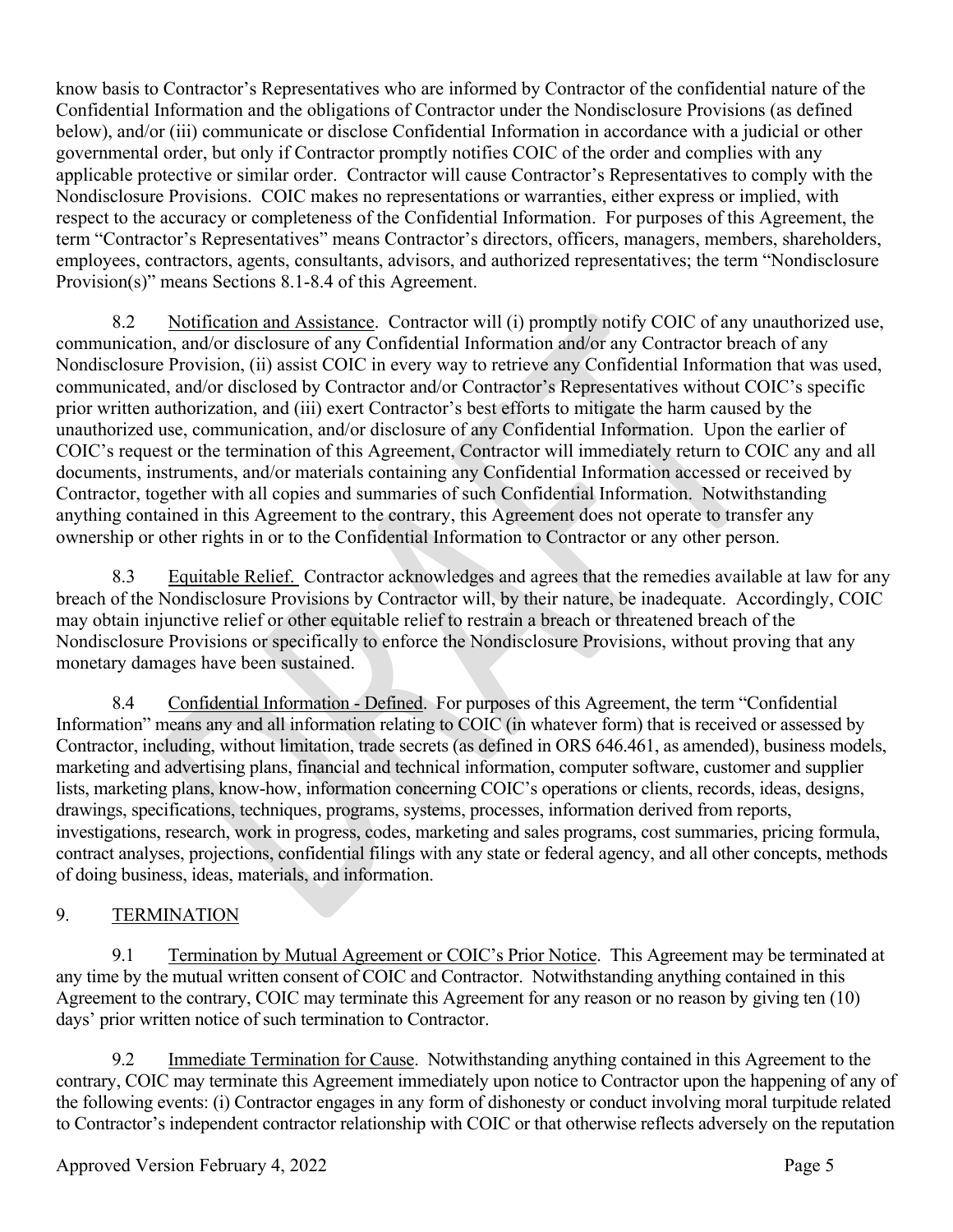or operations of COIC; (ii) Contractor fails to comply with any applicable federal, state, or local law, regulation, or ordinance; (iii) problems occur in connection with Contractor's performance of the Services due to Contractor's breach of its obligations under this Agreement; and/or (iv) Contractor breaches or otherwise fails to perform any Contractor representation, warranty, covenant, and/or obligation contained in this Agreement.

9.3 Consequences of Termination. Upon termination of this Agreement as set forth in Section 9.2, COIC will not be obligated to reimburse or pay Contractor for any continuing contractual commitments to others or for penalties or damages arising from the cancellation of such contractual commitments. Within a reasonable period of time after termination of this Agreement (but in no event greater than ten (10) days after termination), Contractor will deliver all materials and documentation, including raw or tabulated data and work in progress, to COIC. Termination of this Agreement by COIC will not constitute a waiver or termination of any rights, claims, and/or causes of action COIC may have against Contractor. COIC will pay Contractor for services (referenced in Schedule 2.1) performed up to termination, upon detailed invoicing from Contractor to COIC.

9.4 Remedies. If a party fails to perform any of its terms, covenants, conditions, or obligations under this Agreement, the non-defaulting party may, in addition to any other remedy provided to the non-defaulting party under this Agreement, pursue any and all remedies available to the non-defaulting party at law or in equity. All available remedies are cumulative and may be exercised singularly or concurrently.

9.4.1 Neither Party shall be liable for any indirect, incidental, consequential or special damages under this Agreement or for any damages of any sort arising solely from the termination of this Agreement in accordance with its terms.

9.4.2 Contractor may not incur obligations or liabilities after Contractor receives proper Notice of termination.

# 10. MISCELLANEOUS

10.1 Severability. Each provision contained in this Agreement will be treated as a separate and independent provision. The unenforceability of any one provision will in no way impair the enforceability of any other provision contained herein.

10.2 Notices. Unless otherwise specified in this Agreement, any Notice required under this Agreement must be in writing. Any notice will be deemed given when personally delivered or delivered by facsimile transmission (with electronic confirmation of delivery), or will be deemed given three business days following delivery of the notice by U.S. mail, postage prepaid, by the applicable party to the address of the other party shown below (or any other address that a party may designate by notice to the other party), unless that day is a Saturday, Sunday, or legal holiday, in which event it will be deemed delivered on the next following business day.

| To Contractor: |
|----------------|
|                |
|                |
|                |
|                |
| Facsimile No.: |
| $\le$ email>>  |
|                |

10.3 Waiver. No provision of this Agreement may be modified, waived, or discharged unless such waiver, modification, or discharge is agreed to in writing by COIC and Contractor. No waiver of either party at any time of the breach of, or lack of compliance with, any conditions or provisions of this Agreement will be deemed a

Approved Version February 4, 2022 **Page 6**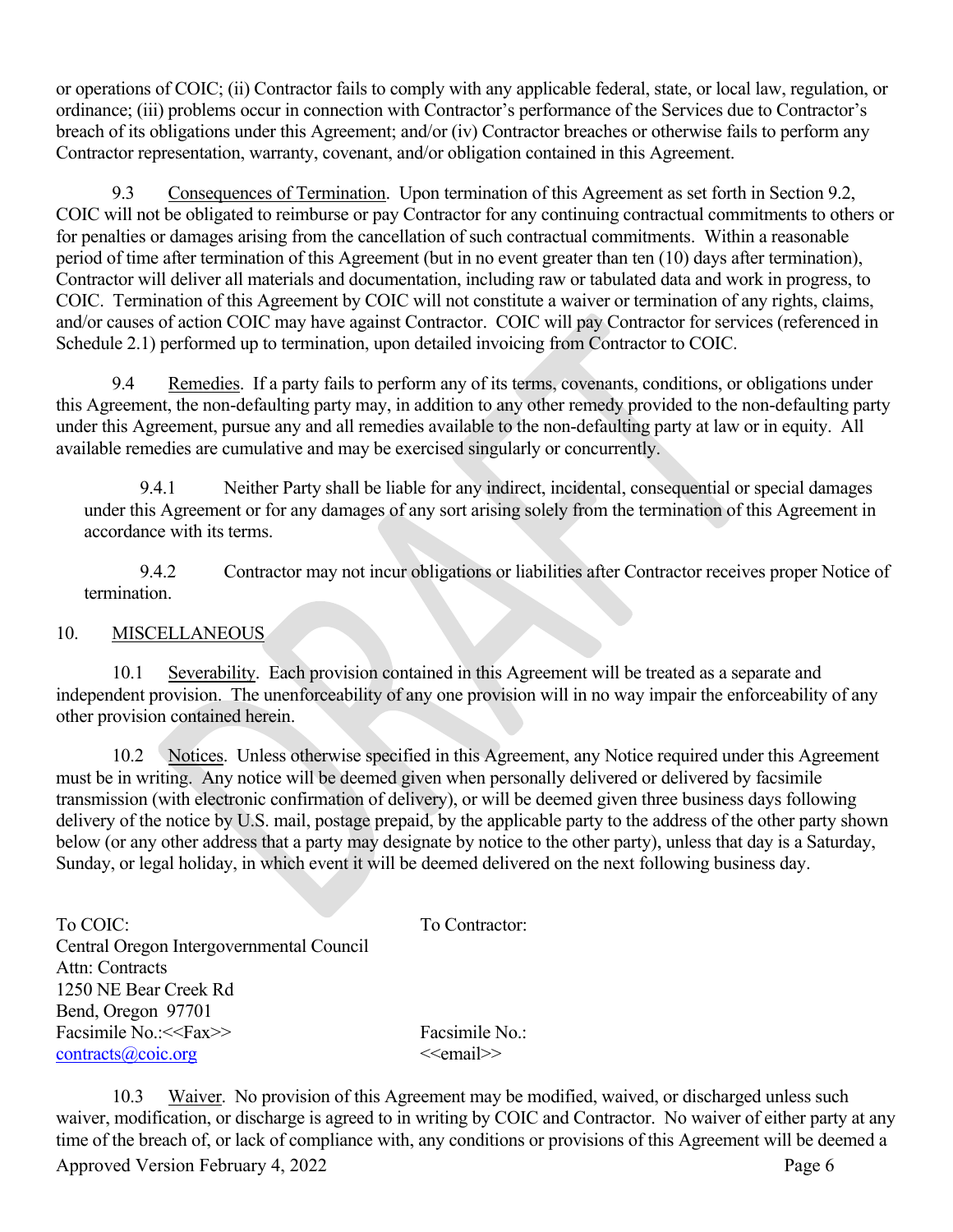waiver of other provisions or conditions hereof.

10.4 Entire Agreement. This Agreement contains the entire agreement and understanding between the Parties with respect to the subject matter of this Agreement and contains all of the terms and conditions of the Parties' agreement and supersedes any other oral or written negotiations, discussions, representations, or agreements. Contractor has not relied on any promises, statements, representations, or warranties except as set forth expressly in this Agreement.

10.5 Assignment and Binding Effect. Contractor will not assign any of Contractor's rights or obligations under this Agreement to any person without the prior written consent of COIC, which consent COIC may withhold in its sole discretion. Subject to the above-stated limitations on Contractor's assignment of any of Contractor's rights or obligations under this Agreement, this Agreement will be binding on the Parties and their respective heirs, executors, administrators, successors, and permitted assigns and will inure to their benefit.

10.6 Governing Law. This Agreement will be governed by and construed in accordance with the laws of the State of Oregon, and venue for any action concerning this Agreement will lie in Deschutes County, Oregon.

10.7 Amendment. This Agreement may be amended only by a written agreement signed by each party.

10.8 Further Assurances. At any time upon the request of COIC, Contractor will execute all documents or instruments and will perform all lawful acts COIC considers necessary or appropriate to secure its rights hereunder and to carry out the intent of this Agreement.

10.9 Additional Provisions and Attachments. All exhibits, schedules, instruments, and other documents referenced in this Agreement are part of this Agreement. All capitalized terms contained in such exhibits, schedules, instruments, and documents not otherwise defined therein will have the respective meanings assigned to them in this Agreement.

10.10 Attorney Fees. In the event litigation or arbitration is instituted to enforce or determine the Parties' rights or duties arising out of the terms of this Agreement, the prevailing party will recover from the losing party reasonable attorney fees incurred in such proceeding to the extent permitted by the judge or arbitrator, in arbitration, at trial, on appeal, or in any bankruptcy proceedings.

10.11 Binding Arbitration. In the event any claim, dispute, or controversy arising out of or related to this Agreement occurs (a "Dispute"), COIC and Contractor will exert their best efforts to seek a fair and prompt negotiated resolution of the Dispute and will meet at least once to discuss and seek a resolution of the Dispute. If the Dispute is not resolved by negotiated resolution, the Dispute will be settled by arbitration before a single arbitrator in Bend, Oregon. If the Parties agree on an arbitrator, the arbitration will be held before the arbitrator selected by the Parties. If the Parties do not agree on an arbitrator, each party will designate an arbitrator and the arbitration will be held before a third arbitrator selected by the designated arbitrators. Each arbitrator will be an attorney knowledgeable in the area of business law. The arbitration will be conducted in accordance with the thencurrent rules of the Arbitration Service of Portland, Inc. The resolution of any controversy or claim as determined by the arbitrator will be binding on the Parties and judgment upon the award rendered may be entered in any court having jurisdiction. A party may seek from a court an order to compel arbitration, or any other interim relief or provisional remedies, pending an arbitrator's resolution of any controversy or claim. The prevailing party in the arbitration will be entitled to recover from the other party all expenses incurred in connection with the arbitration, including reasonable attorneys' fees.

10.12 Person and Interpretation. For purposes of this Agreement, the term "person" means any natural person, corporation, limited liability company, partnership, joint venture, firm, association, trust, unincorporated organization, government or governmental agency or political subdivision, or any other entity. All pronouns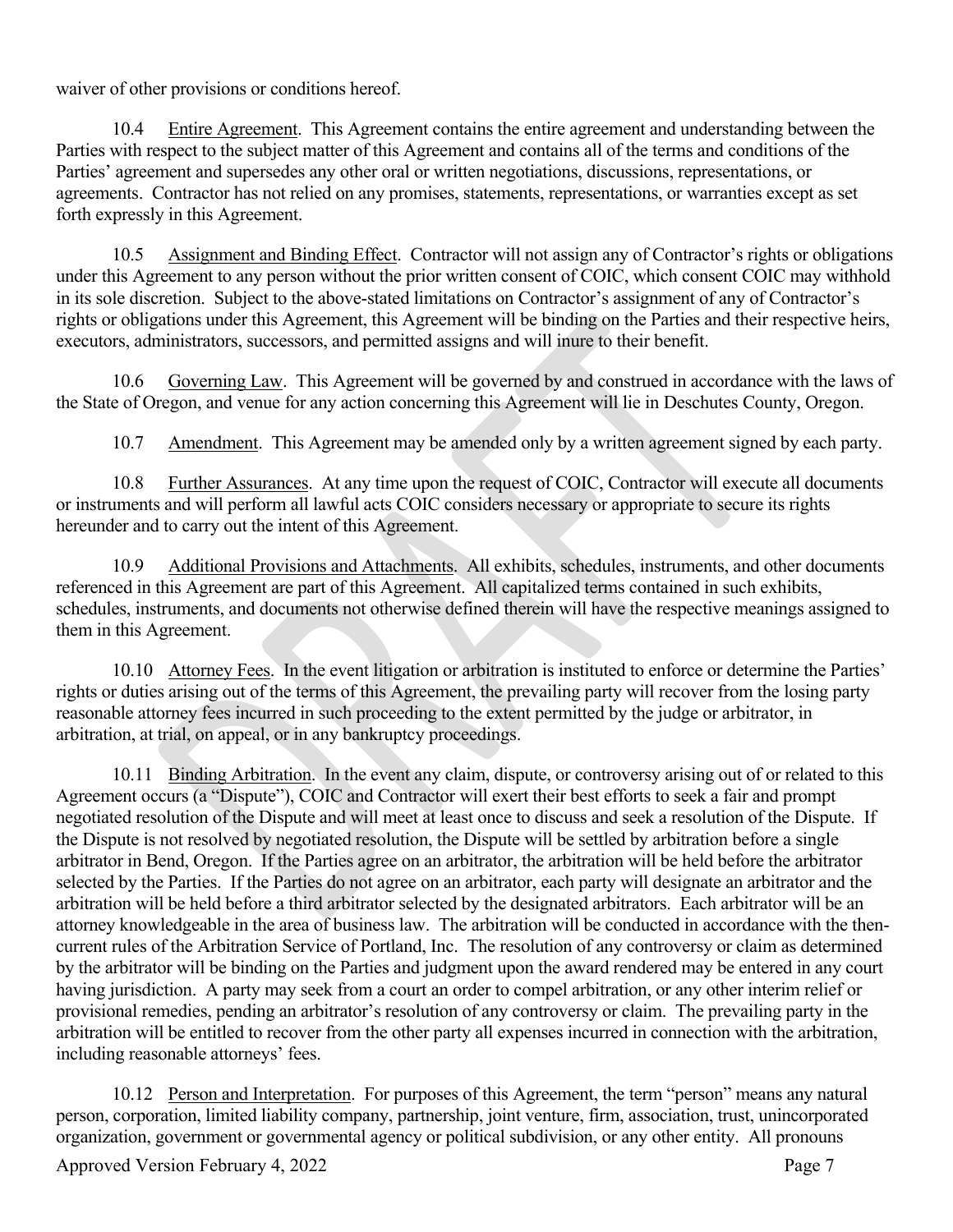contained herein and any variations thereof will be deemed to refer to the masculine, feminine, or neutral, singular or plural, as the identity of the Parties may require. The singular includes the plural and the plural includes the singular. The word "or" is not exclusive. The words "include," "includes," and "including" are not limiting.

10.13 Quantity of Work throughout Contract. The quantities specified in this contract are estimates only. COIC retains the right to revise quantities of hours, and thereby the contract amount as business needs change subject to an equitable adjustment in scope, fee, and schedule. COIC shall give the contractor 30-day notice of any such change.

10.14 Signatures. This Agreement may be signed in counterparts. A fax or email transmission of a signature page will be considered an original signature page. At the request of a party, the other party will confirm a fax or email transmitted signature page by delivering an original signature page to the requesting party.

**IN WITNESS WHEREOF**, the undersigned have caused this Agreement to be executed as of the date first written above but effective as of the Effective Date.

# **COIC: CONTRACTOR:**

Central Oregon Intergovernmental Council \_\_\_\_\_\_\_\_\_\_\_\_\_\_\_\_\_\_\_\_\_\_\_\_\_\_\_\_\_\_\_\_\_\_\_\_ an Oregon entity organized under ORS Chapter  $190$  a  $\leq$  entity type $\geq$ 

Signature \_\_\_\_\_\_\_\_\_\_\_\_\_\_\_\_\_\_\_\_\_\_\_\_\_\_\_\_ Signature \_\_\_\_\_\_\_\_\_\_\_\_\_\_\_\_\_\_\_\_\_\_\_\_\_\_\_\_

By: Tammy Baney Its: Executive Director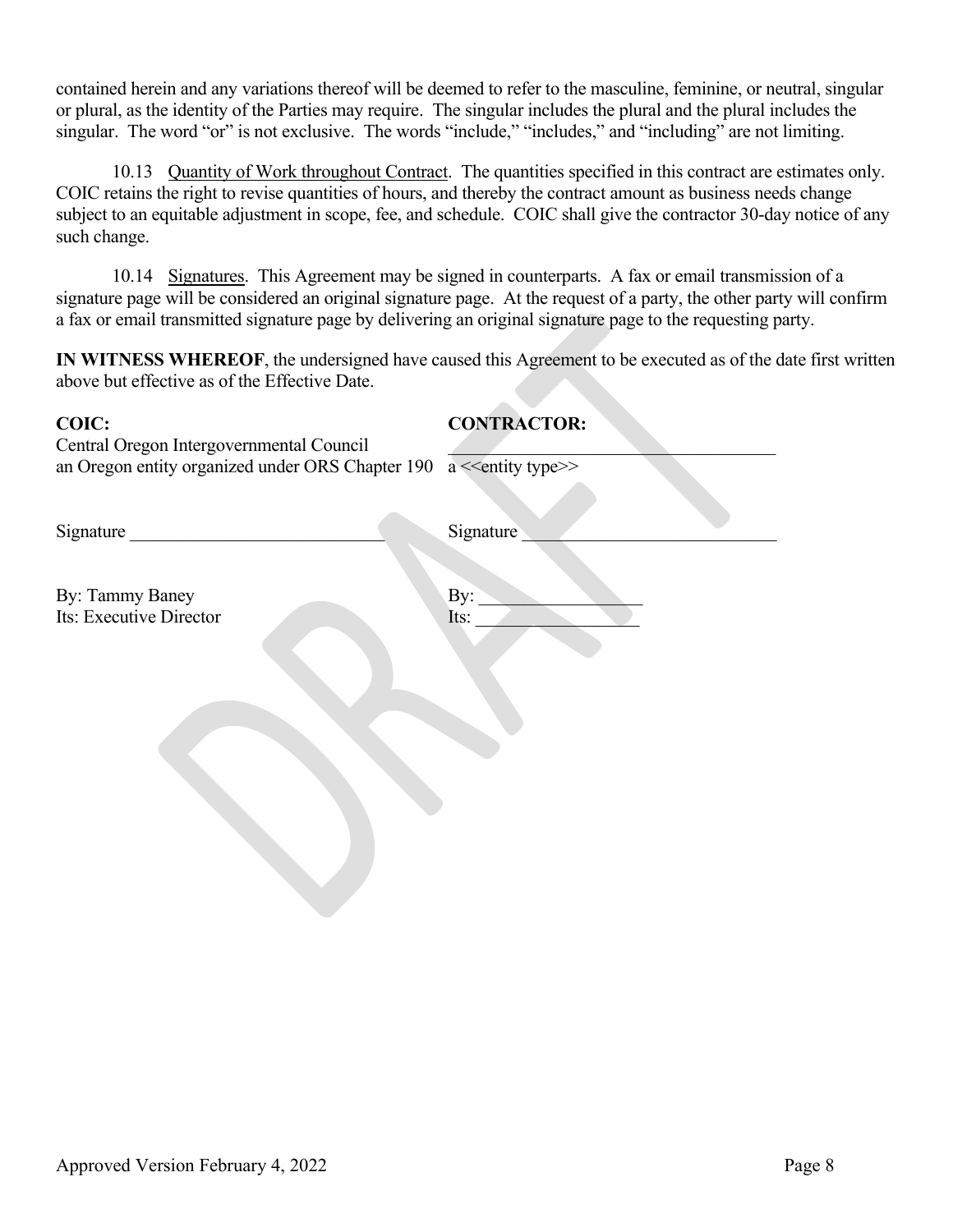SCHEDULE 1.1 Description of Services (Scope of Work)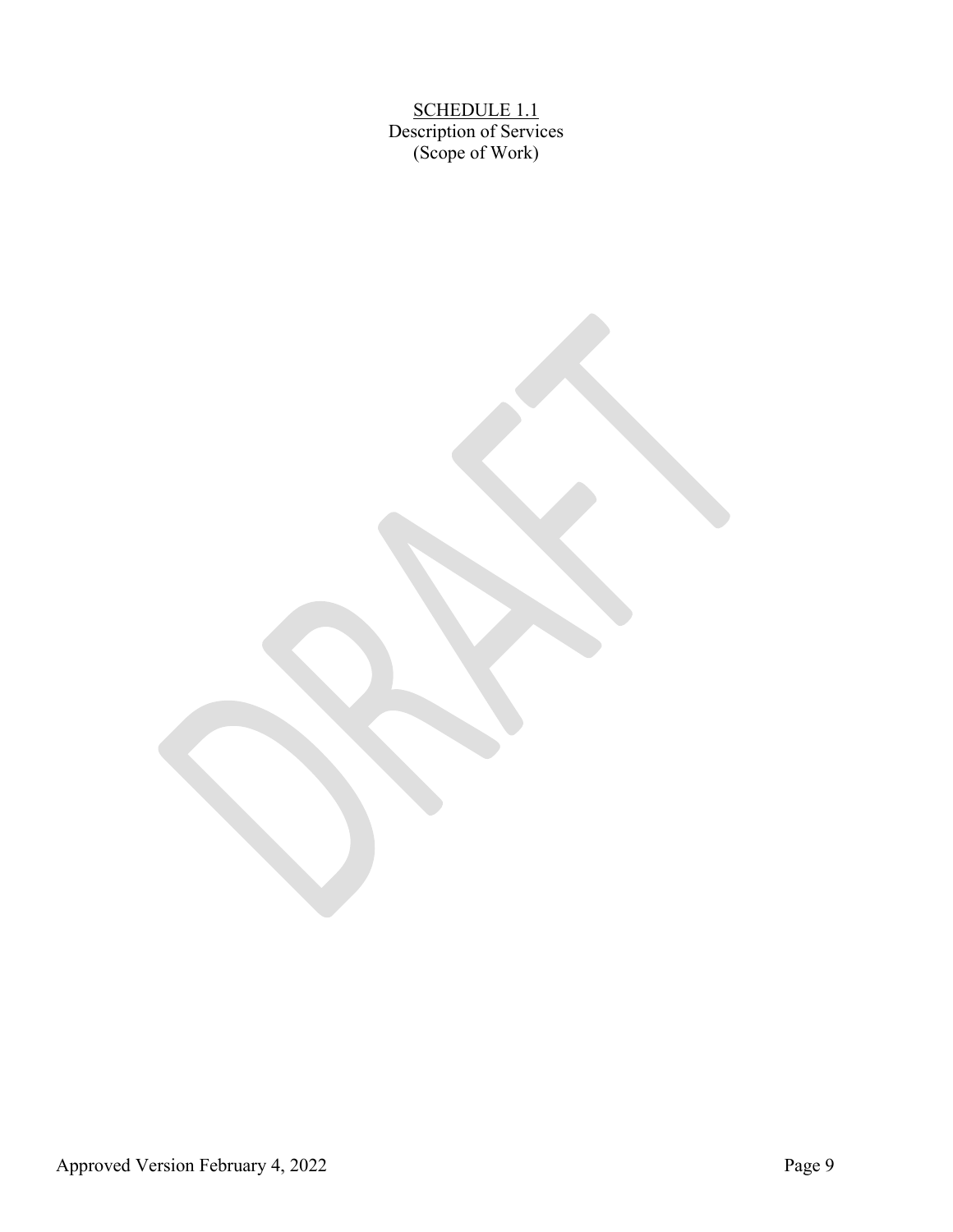SCHEDULE 1.2 Schedule of Services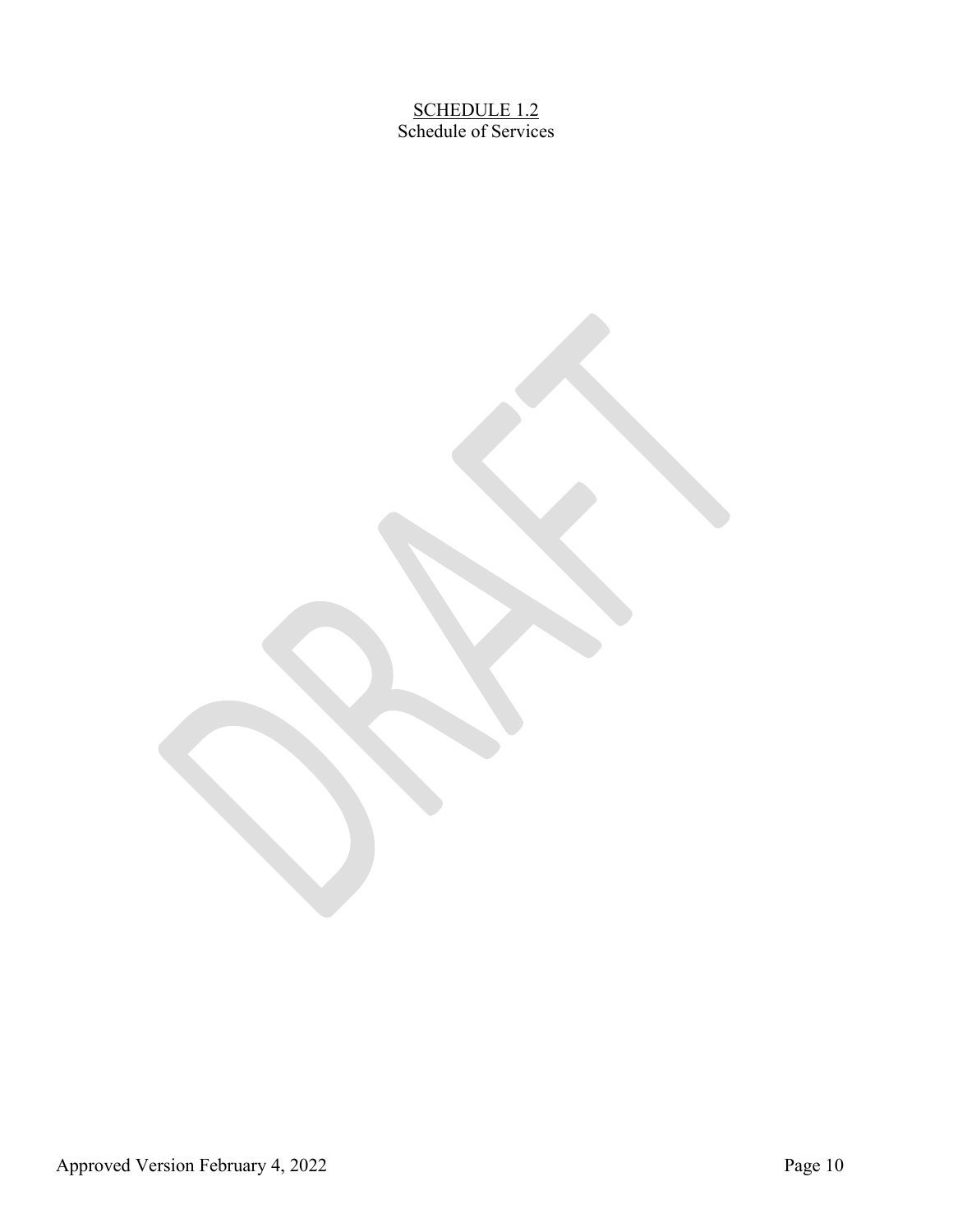# SCHEDULE 2.1 Compensation Schedule

COIC will pay Contractor in accordance with the following compensation schedule:

- 1. Compensation
- A. Invoice for Completion of Defined Tasks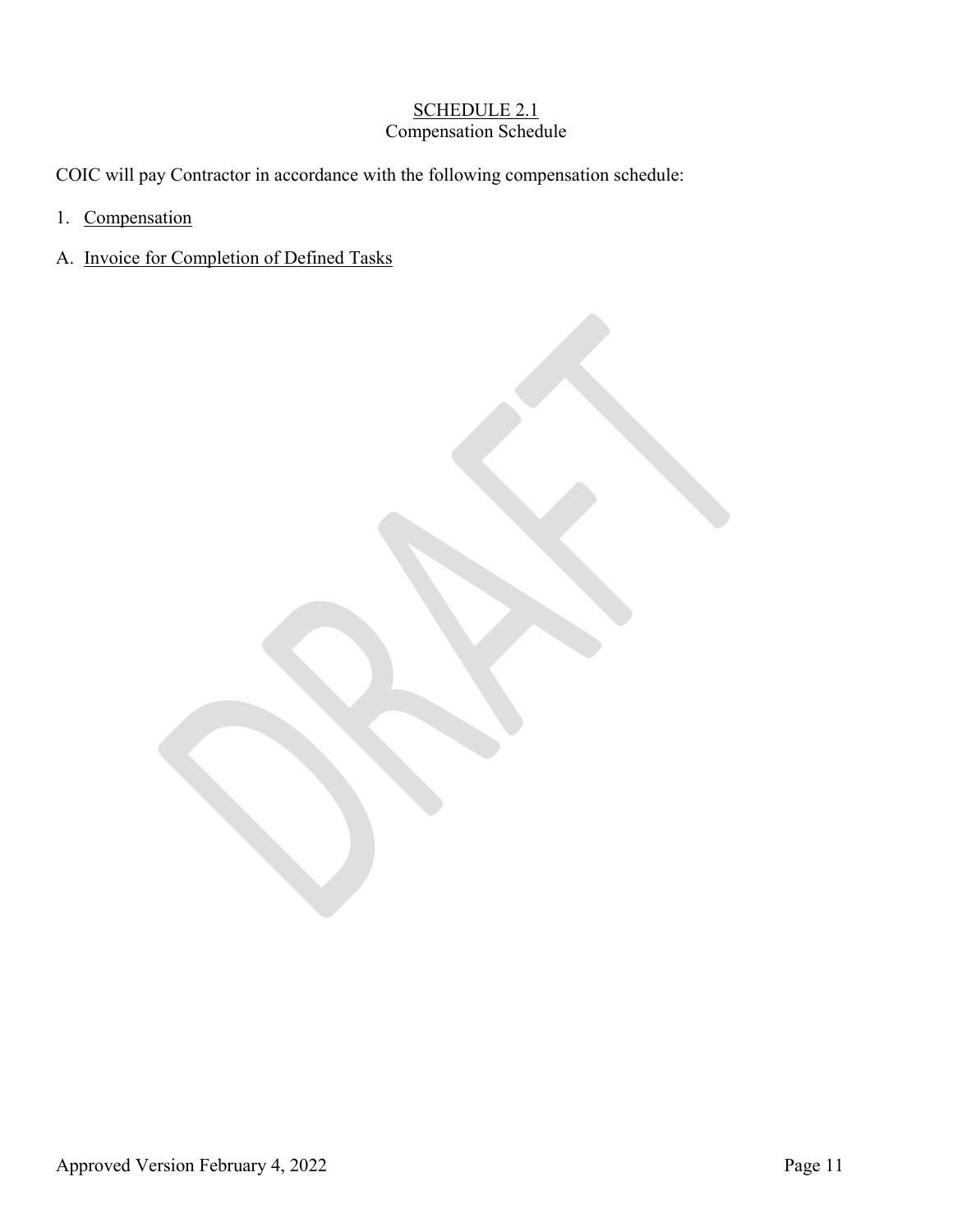# **EXHIBIT A**

#### **Contractor Insurance Requirements**

#### GENERAL.

Contractor (including its subcontractors, agents, etc) shall i) obtain insurance specified under TYPES AND AMOUNTS and meeting the requirements under ADDITIONAL INSURED, "TAIL" COVERAGE, NOTICE OF CANCELLATION, and CERTIFICATES OF INSURANCE before performance under the contract commences, and ii) maintain the insurance in full force, through annually renewing policies, throughout the duration of the contract. The insurance must be provided by insurance companies or entities that are authorized to transact the business of insurance and issue coverage in the State of Oregon and that are reasonably acceptable to State. Contractor shall not start work described herein until the insurance is in full force.

#### TYPES AND AMOUNTS.

i. WORKERS COMPENSATION. Insurance in compliance with ORS 656.017, which requires all employers that employ subject workers, as defined in ORS 656.027, to provide workers' compensation coverage for those workers, unless they meet the requirement for an exemption under ORS 656.126(2). Employers liability insurance with coverage limits of not less than \$500,000 per accident, \$500,000 policy limit for bodily injury by disease and \$500,000 each employee for bodily injury by disease must be included.

ii. COMMERCIAL GENERAL LIABILITY. Commercial General Liability Insurance covering bodily injury, death, and property damage in a form and with coverages that are reasonably satisfactory to State. This insurance shall include personal injury liability, products, and completed operations. Coverage shall be written on an occurrence form basis, with not less than the following amounts as determined by State:

Bodily Injury, Death and Property Damage: \$2,000,000 per occurrence (for all claimants for claims arising out of a single accident or occurrence), \$4,000,000 General Aggregate and \$2,000,000 Products/Completed Operations Aggregate.

iii. AUTOMOBILE Liability Insurance: Automobile Liability. Automobile Liability Insurance covering all owned, non-owned, and hired vehicles. This coverage may be written in combination with the Commercial General Liability Insurance (with separate limits for "Commercial General Liability" and "Automobile Liability"). Automobile Liability Insurance must be in not less than the following amounts as determined by State: Bodily Injury, Death, and Property Damage:

\$2,000,000 per accident (for all claimants for claims arising out of a single accident or occurrence).

iv. PROFESSIONAL LIABILITY INSURANCE. Professional liability insurance with limits of not less than \$1,000,000 per claim, and \$2,000,000 in the aggregate.

ADDITIONAL INSURED. The Commercial General Liability Insurance, Automobile Liability and any Umbrella/Excess Liability insurance must include the Central Oregon Intergovernmental Council, its officers, employees, and agents as Additional Insureds but only with respect to the contractor's activities to be performed under this Agreement. Coverage must be primary and non-contributory with any other insurance and self-insurance.

"TAIL" COVERAGE. If any of the required insurance policies is on a "claims made" basis, such as professional liability insurance, the Contractor shall maintain either "tail" coverage or continuous "claims made" liability coverage, provided the effective date of the continuous "claims made" coverage is on or before the effective date of this Agreement, for a minimum of 24 months following the later of: (i) the Contractor's completion and COIC's acceptance of all Services required under this Agreement or, (ii) the expiration of all warranty periods provided under this Agreement. Notwithstanding the foregoing 24-month requirement, if the Contractor elects to maintain "tail" coverage and if the maximum time "tail" coverage reasonably available in the marketplace is less than the 24-month period described above, then the Contractor may request and COIC may grant approval of the maximum "tail" coverage period reasonably available in the marketplace. If COIC approval is granted, the Contractor shall maintain "tail" coverage for the maximum period that "tail" coverage is reasonably available in the marketplace.

NOTICE OF CANCELLATION OR NON-RENEWAL. Contractor or its insurer must provide 30 days' written notice to COIC before cancellation of or non-renewal of the required insurance coverage(s).

CERTIFICATE(S) OF INSURANCE. Contractor shall provide COIC a certificate(s) of insurance for all required insurance before the Contractor performs under the Contract. The certificate(s) or an attached endorsement must specify all entities and individuals who are endorsed on the policy as Additional Insured.